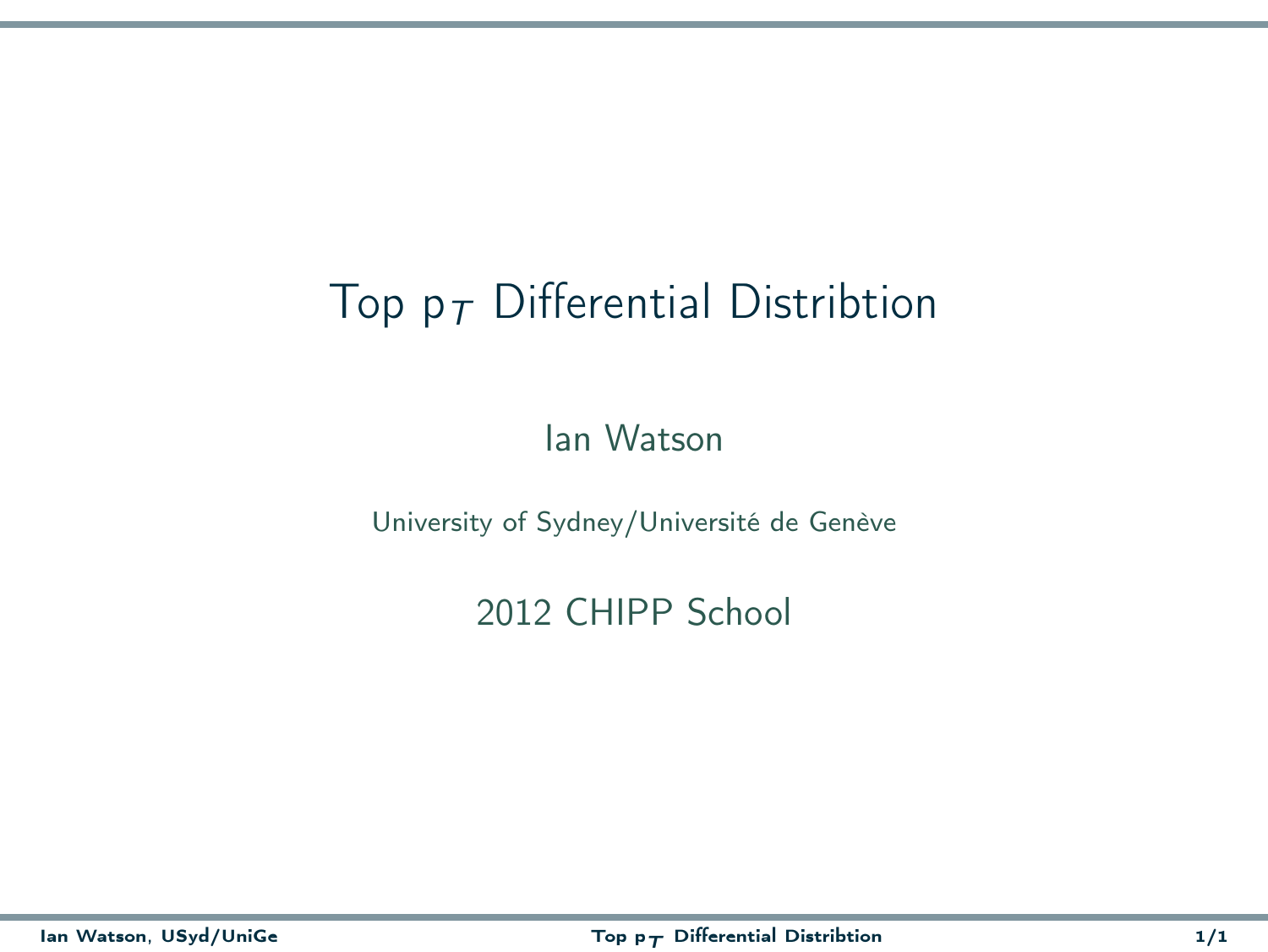

- $\triangleright$  Top quark is the newest (fundamental) member of the standard model (1995)
- $\triangleright$  Top also the heaviest (link to EWSB?)
	- ▶ Only quark to decay before hadronization
	- $\triangleright$  Chance to study a bare quark
- $\blacktriangleright$  LHC is a top factory
	- ► Tevatron  $\sigma \approx 7.5$  pb
	- ► LHC  $\sigma \approx 170$  pb
- $\triangleright$  Differential distrbutions are an important probe of the top
	- ► Test of perturbative QCD
	- ► Hints/understanding of new physics can show up as deviations
- $\blacktriangleright$  Here, top p $\tau$  distribution in semileptonic top pair decays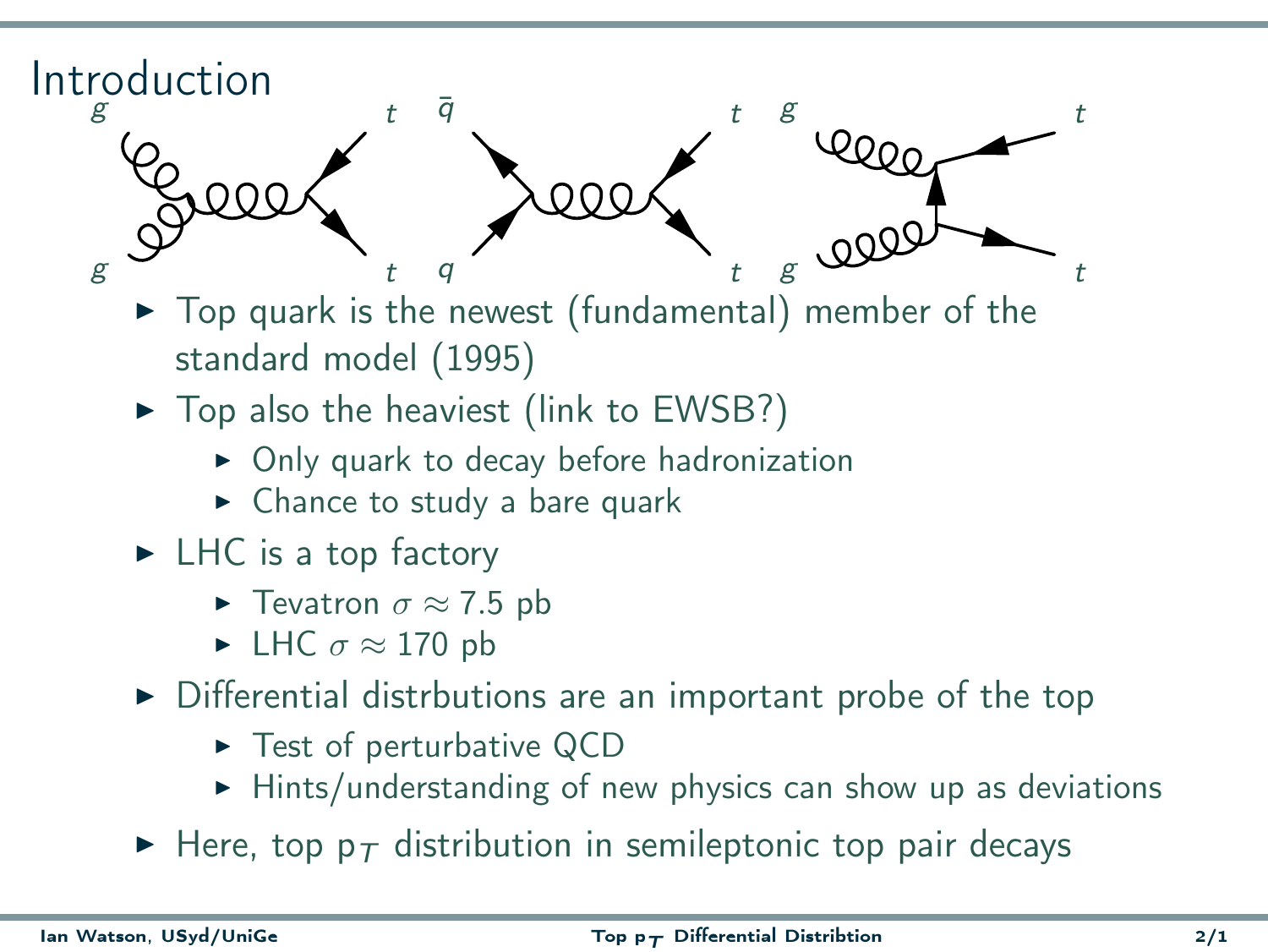## Reconstructing Top Quarks in ATLAS

- $\triangleright$  We use semi-leptonic tops w/standard ATLAS top id:
	- ightharpoon a high p  $\tau$  e or  $\mu$
	- ▶ require exactly one good (offline) lepton
	- $\blacktriangleright$  ask for a large  $E_{\mathcal{T}}^{\text{miss}}$  (neutrino)
	- $\triangleright$  ask for 4 or more jets
	- ► ask for a b-tagged jet
- ► Backgrounds
	- ▶ QCD fakes (estimate by data-driven methods)
	- $\triangleright$  W+jets
- $\triangleright$  Use likelihood to assign physics objects to top

 $W \rightarrow t$ t W b j j b  $e, \mu$ ν p p 100 150 200 250 300 350 400 )<br>- 8 300<br>- 8 250<br>- 9 200 0 50 100 150 250 300 s = 7 TeV 2011 Data tt, m<sub>isp</sub> = 172.5 GeV<br>W + jets (DD) tt, m Z + jets single top QCD (DD) dibosons Uncertainty **ATLAS** Preliminary  $0.70 \text{ fb}^{-1}$ 

 $L = BW(m(j_1j_2)|m_W, \Gamma_W)BW(m(l\nu)|m_W, \Gamma_W)BW(m(b_1l\nu)|m_t, \Gamma_t)$ 

$$
BW(m(b_2j_1j_2)|m_t, \Gamma_t) \prod_{i \in objects} W(E_i|E_{i, reco})
$$

 $m_{\infty}^{\text{reco}}$  [GeV]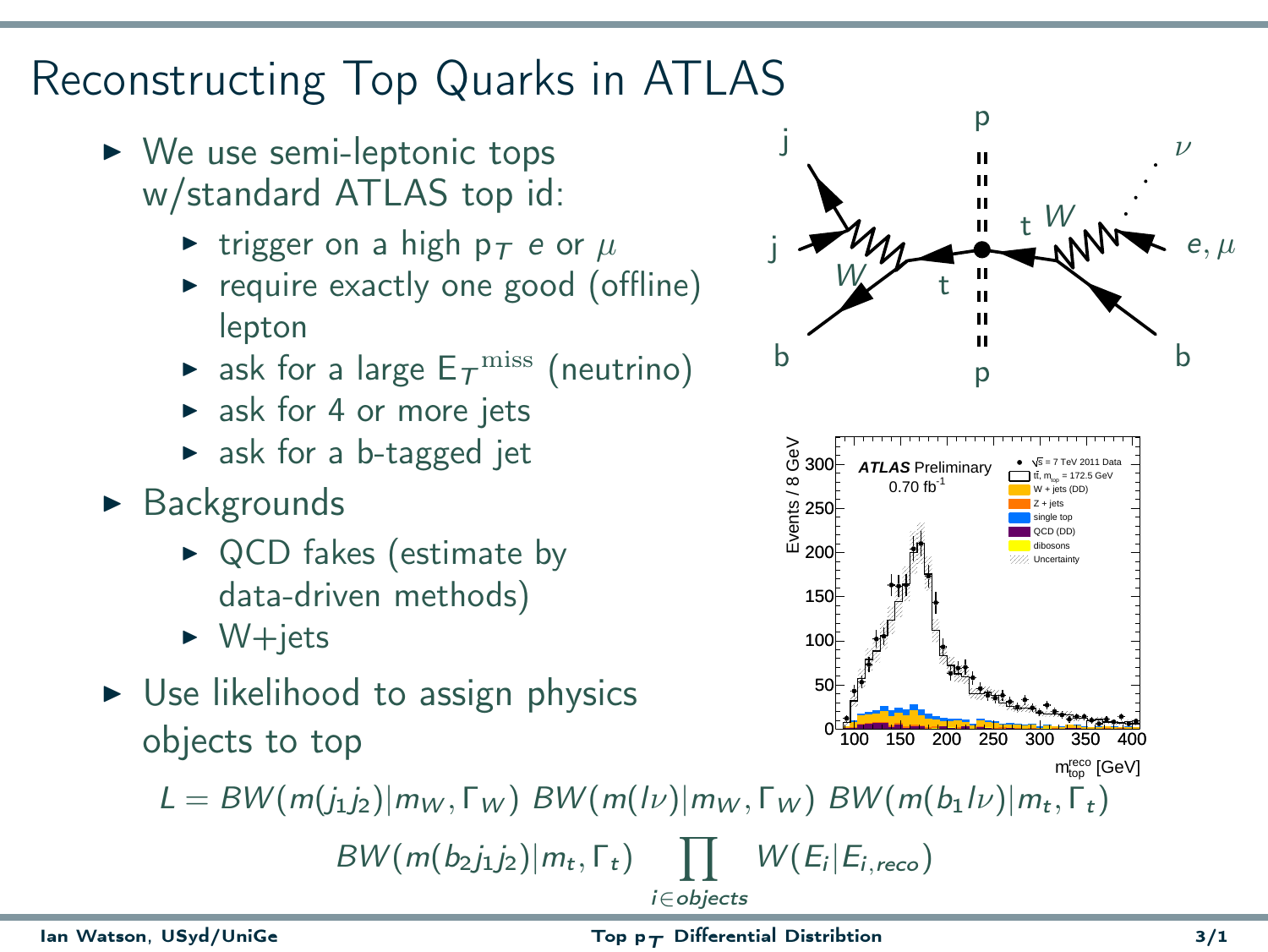

- $\triangleright$  Cf'ing experiment to theory complex
- $\triangleright$  We unfold the p<sub>T</sub> spectrum to account for detector effects
	- ► Construct w/MC response matrix, Aij, s.t.  $x_i^{reco} = A_{ij} x_j^{gen}$
	- ► Then unfold data:  $x_i^{truth} = A_{ij}^{-1}(x_i^{data} b_i^{est.})$
- ▶ Systematics need to be carefully propagated
- ▶ Appropriate binning needs to be selected
- Examples shown from Tevatron: (left) top  $p_T$  at DØ, (right)  $m_{t\bar{t}}$  at CDF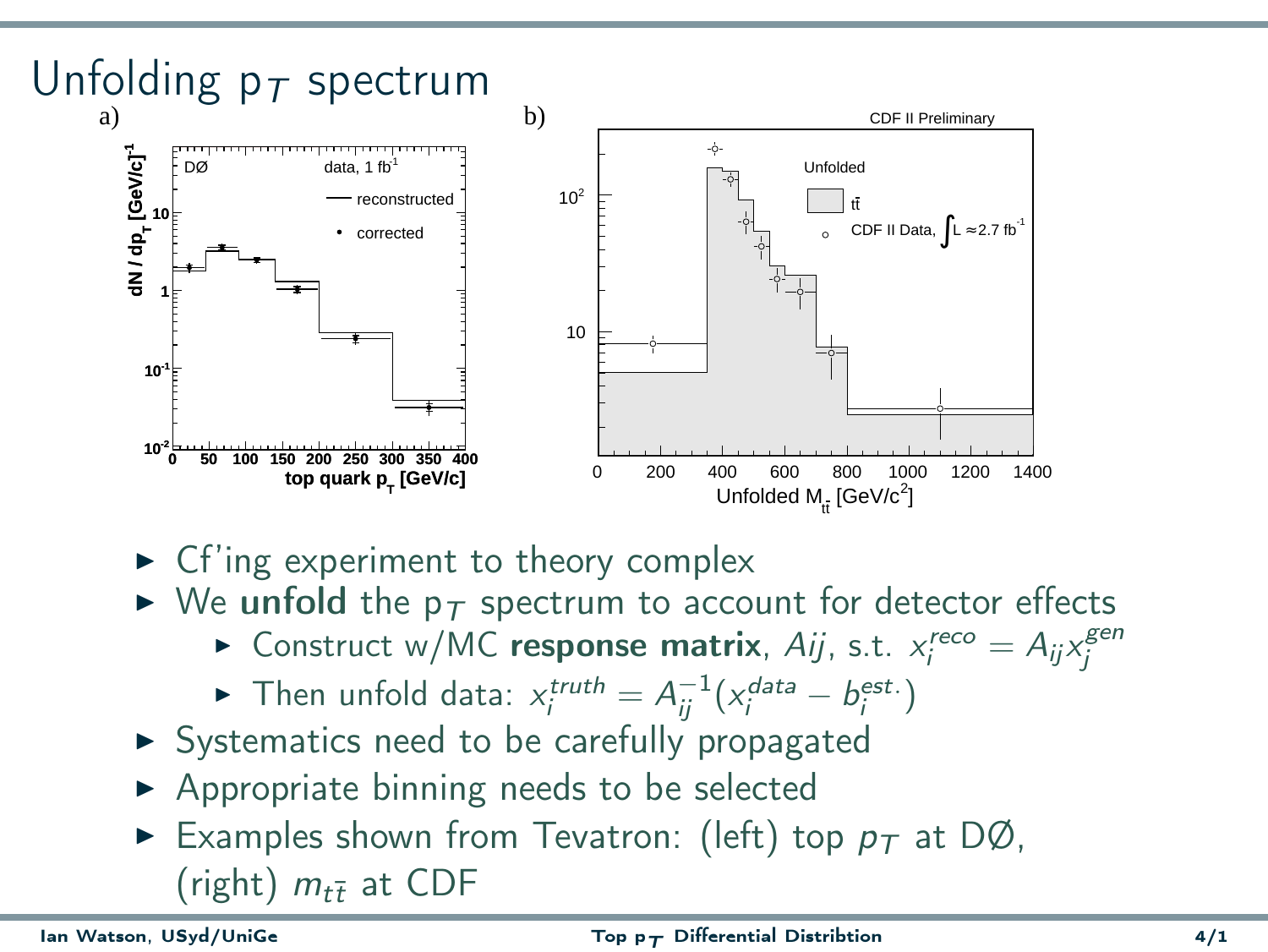Results







#### $I$ an Watson, USyd/UniGe  $5/1$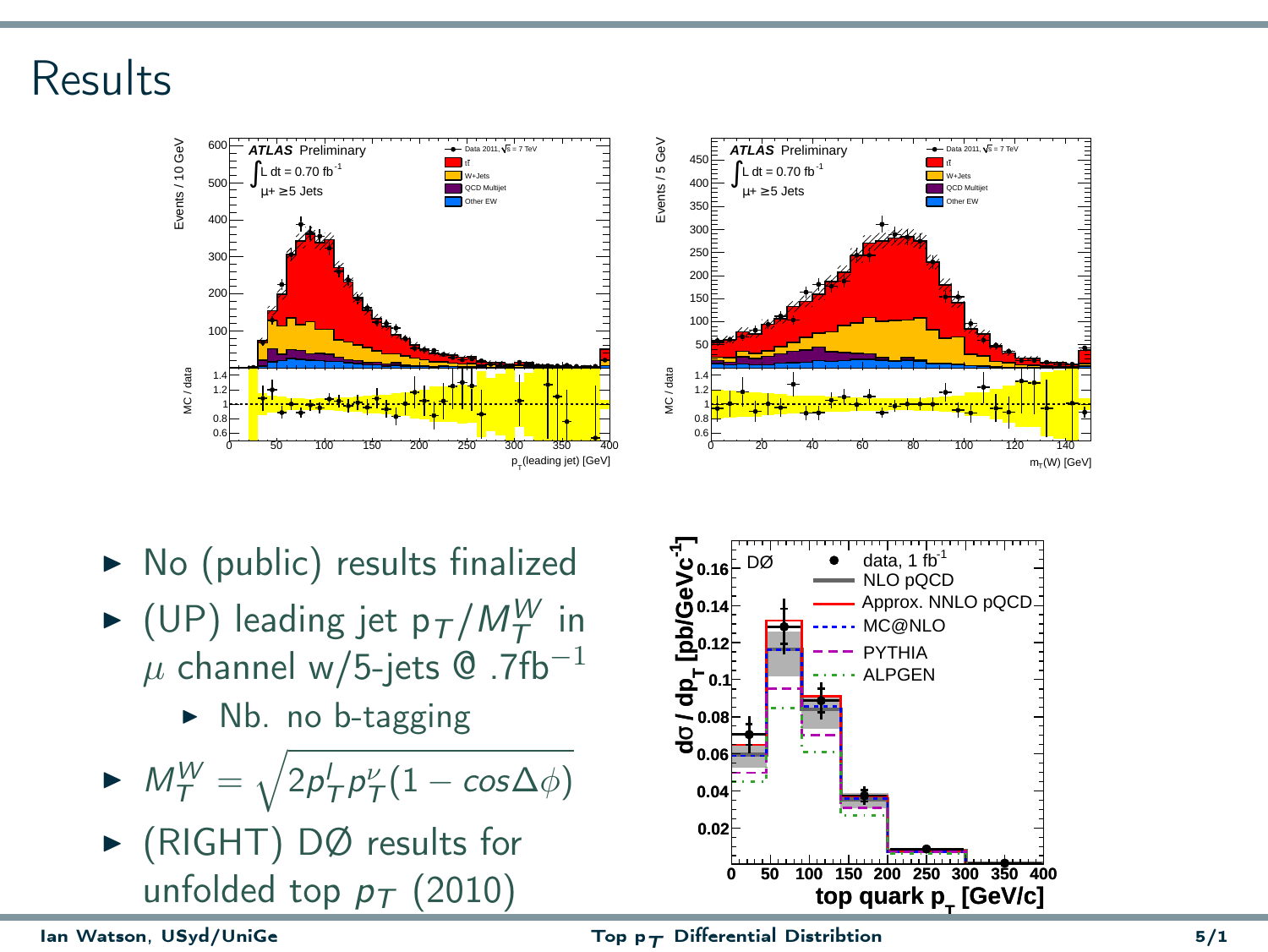## BACKUP